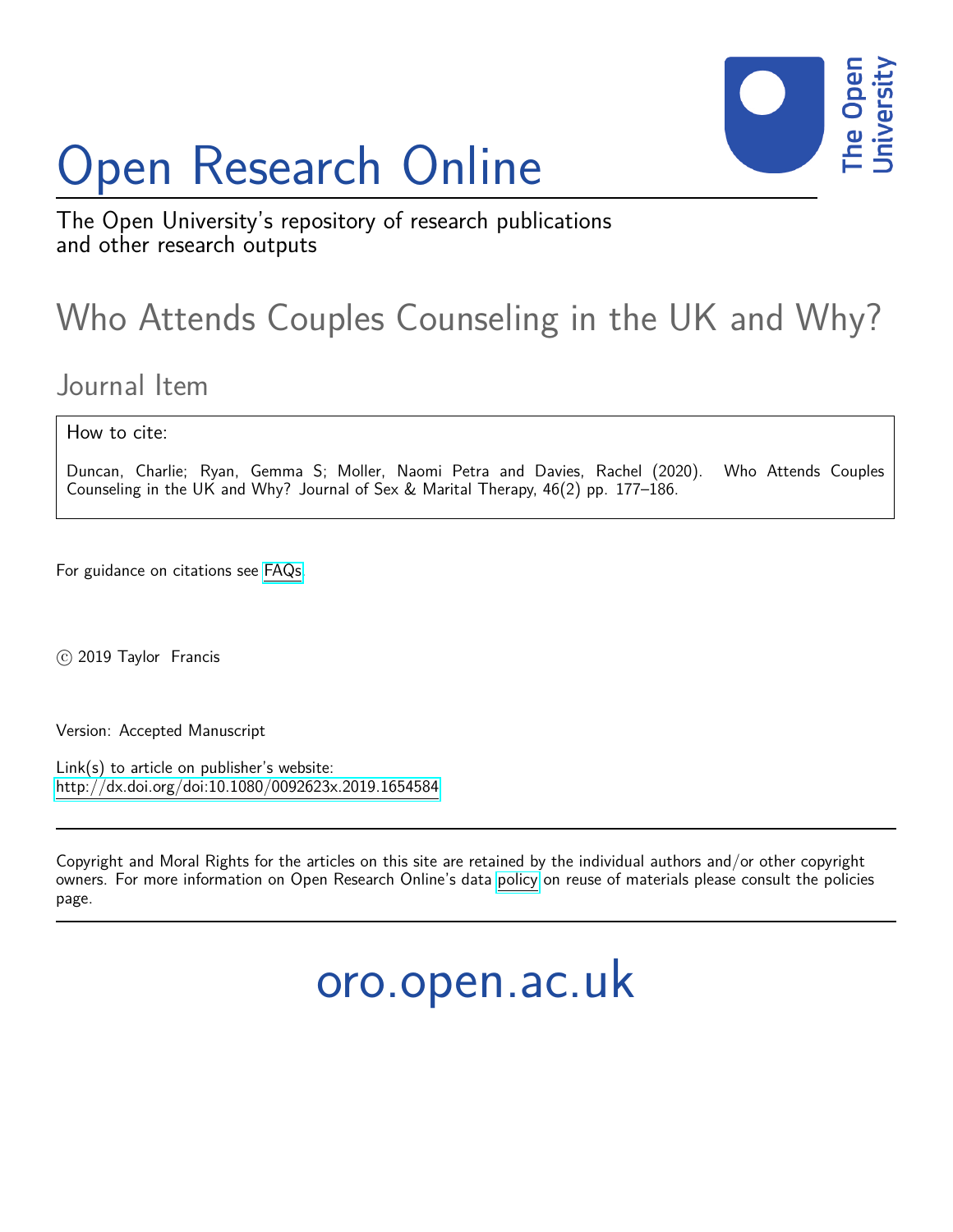# **Abstract**

In the UK, publicly-funded couples therapy is reserved for couples where one or both partners present with psychological disorders, rather than relationship distress, despite evidence of a bidirectional relationship between the two. Demographics and presenting issues for 14,726 couples who received counseling through a third-sector counseling organization in England and Wales were investigated. Clients were often white, aged 25-54 and presented with interpersonal issues. 'Mental health problems' were identified as an issue by about a quarter of all clients. This suggests that many couples seeking relationship counseling wish to address relational versus psychological distress, which has implications for publicly-funded services.

**Keywords:** psychological treatment, relationship factors, questionnaires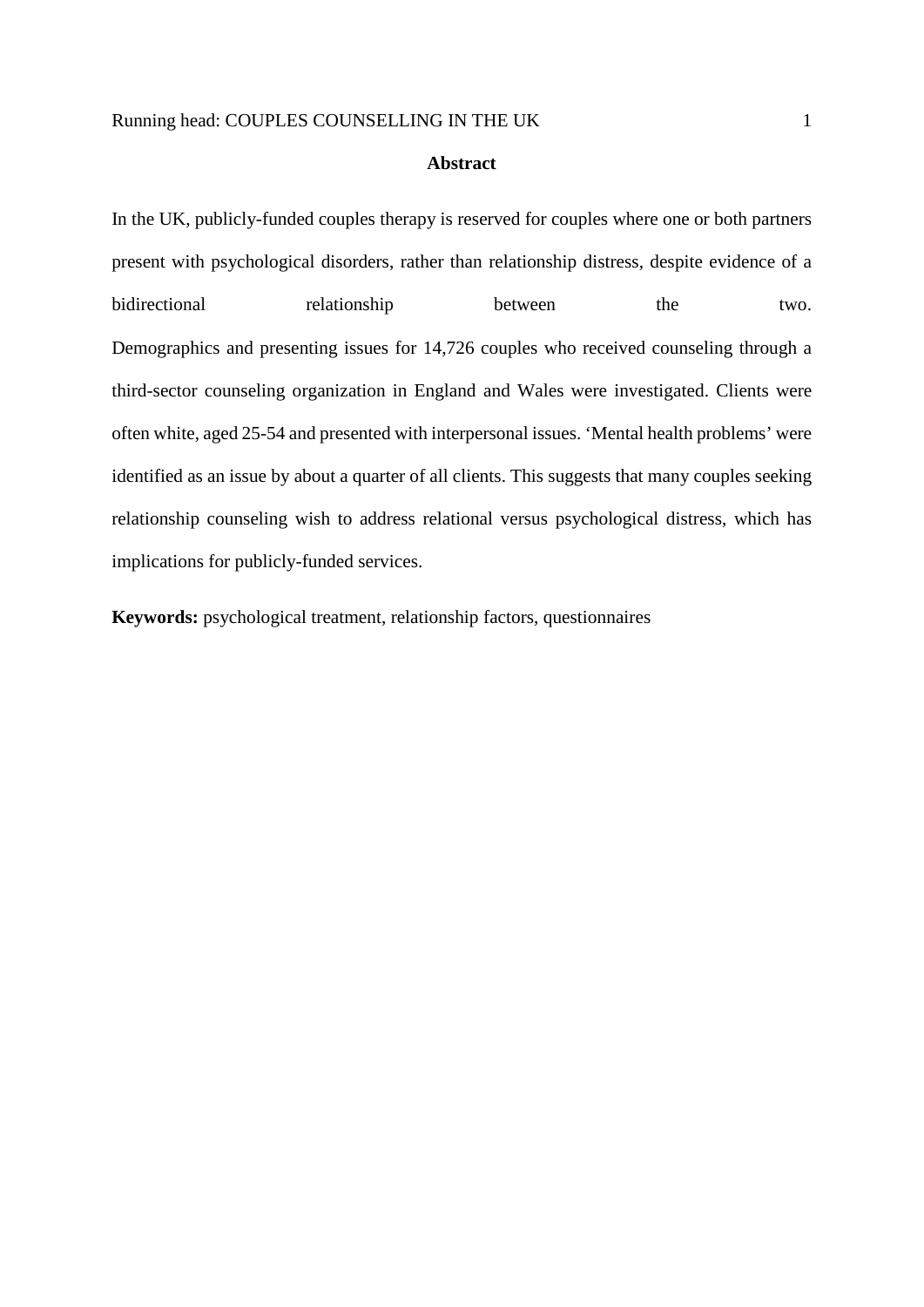# **Introduction**

Relationship distress is a common and growing problem which is known to have concerning implications for those involved, yet little is known about the people seeking relationship help and why. Evidence has shown that people in problematic relationships are more likely to suffer from anxiety and depression than those in satisfying relationships (Røsand, Slinning, Eberhard-Gran, Røysamb, & Tambs 2012; Whisman & Uebelacker, 2003). Other studies have reported that frequent and intense relationship conflict can harm the physical and mental health of children (Cowan & Cowan, 2002; Harold & Leve, 2012) - in some cases even causing behavioral or developmental problems (Tolan, Gorman-Smith, & Henry, 2002). It is therefore critical to understand the issues that lead to relationship distress to equip services to deliver effective interventions to alleviate them.

The relationship between dyadic relationship distress and negative individual mental health outcomes is bidirectional, with, for example, marital dissolution predicting mental health problems and mental health problems prospectively predicting marital dissolution (Mojtabai et al., 2017). In line with this, research suggests that relationship satisfaction moderates the adverse effects of emotional strain (Røsand *et al*., 2012). This would suggest that interventions that address both individual diagnostic symptomology and dyadic relationship distress are needed. Furthermore, it could be argued that interventions which seek to address relationship issues may an appropriate form of early or preventative intervention for mental health problems.

Couples therapy aims to provide a solution for relationship distress whilst also addressing individual mental health problems. In the United Kingdom (UK) there are arguably two main sectors that provide forms of couples therapy; the public sector (i.e. statutory services) and the third sector (voluntary and community services). Couple Therapy for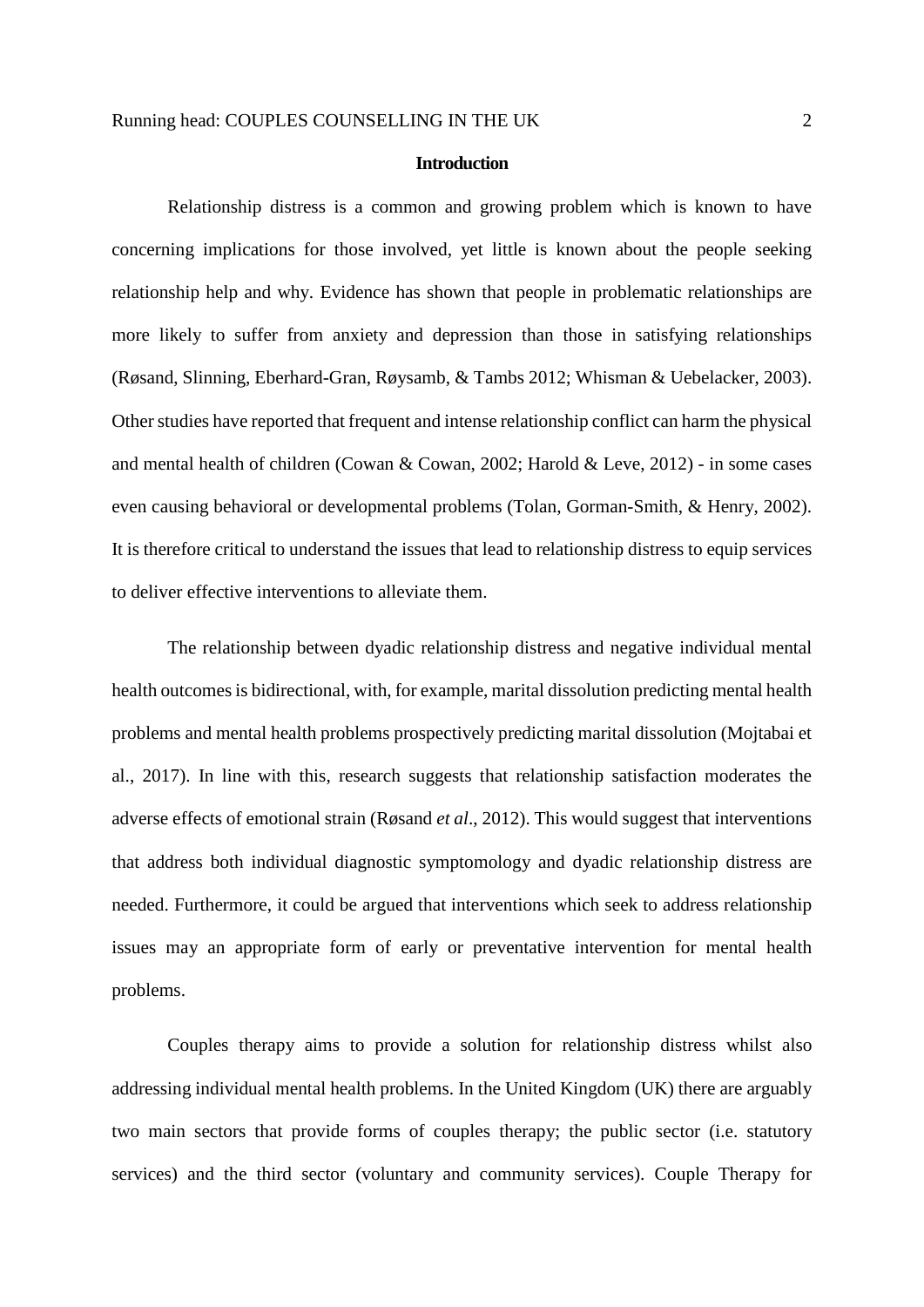Depression is available in the UK through the statutorily-funded Improving Access to Psychological Therapies (IAPT) program which is offered by the National Health Service (NHS; a term which incorporates all statutory funded healthcare services across the UK). It is currently recommended by the National Institute for Health and Care Excellence ([NICE], 2009) for the treatment of mild to moderate depression. This is a manualized, integrative, behavior-based therapy which has been designed to treat both depression and relationship distress in couples (National Collaborating Centre for Mental Health [NCCMH], 2018). Couple Therapy for Depression in IAPT has been shown to improve individual mental health outcomes, reducing both depression and anxiety (NHS Digital, 2018: Table 7b). However, no data are available on the impact of this intervention for relationship distress because relationship functioning is not assessed in the IAPT dataset, despite it being designed to do so. This suggests that, whilst the intervention focuses on both relationship distress and depression, its effectiveness is considered (in the IAPT context at least) only in terms of depression. The current study aims to address whether this is the most appropriate indicator of successful therapy for couple therapy clients and what implications, if any, this has for funders.

Couples therapy is also widely accessible in the UK through private or voluntary/third sector settings which can be accessed via self-referral and paid for privately. In some circumstances, charitable services will provide low-cost or free relationship counseling for clients from particularly deprived backgrounds, however, this practice is inconsistent across the country as it largely depends on services receiving local grants or project funding. Historically this sector has focused on the alleviation of relationship distress over individual diagnostic symptomology. 'Relate' is the largest independent third-sector provider of what the organization terms 'relationship counseling', with 50 local centers and over 1,500 counselors working across more than 600 different sites to deliver online and face-to-face services across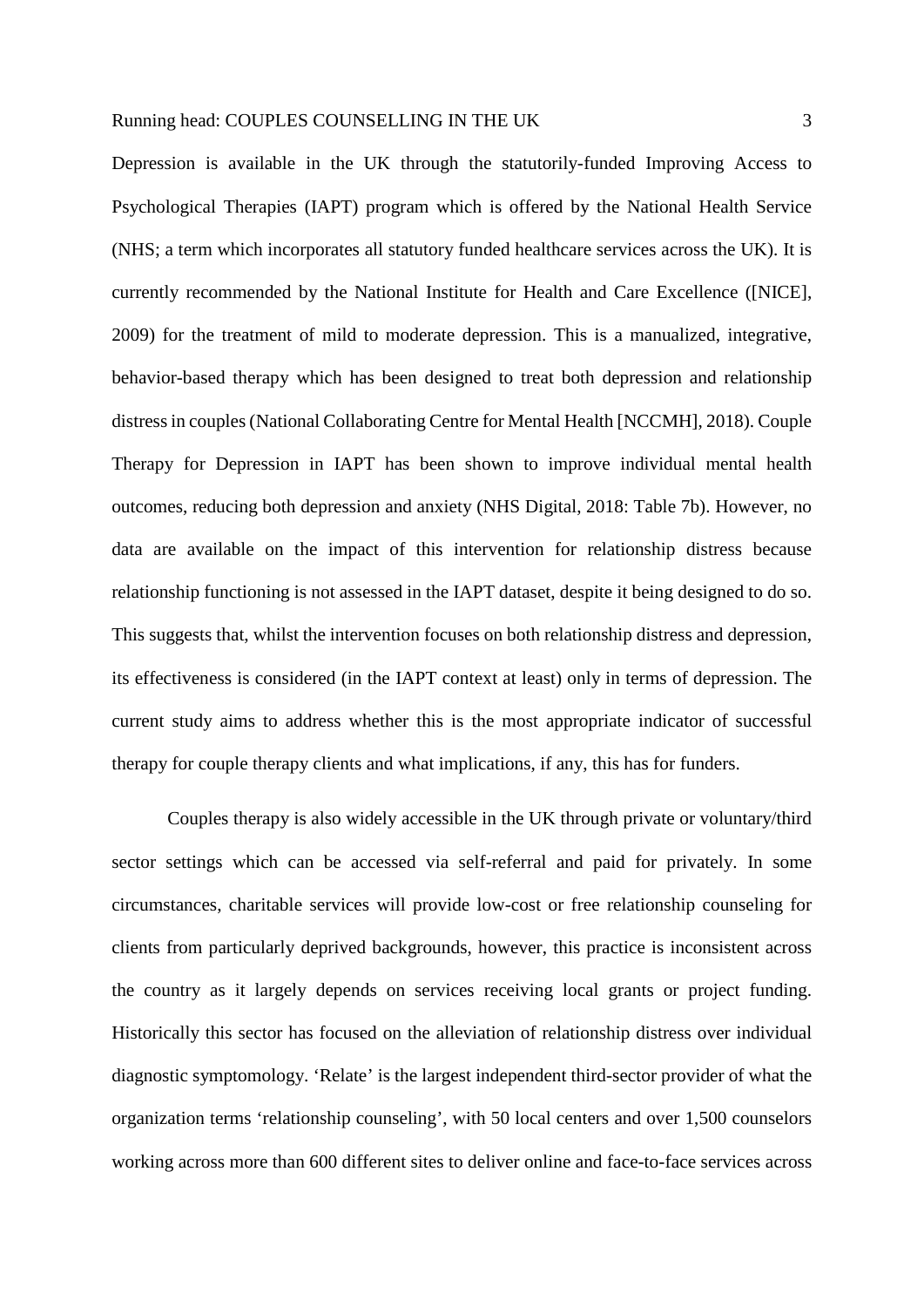England and Wales, including relationship counseling (Relate, 2017). All Relate therapists undergo a minimum of two years training before becoming fully qualified 'relationship counselors', who can work with adult individual and couples counseling clients. The training is based on a mix of diverse theoretical orientations, but most commonly psychodynamic and systemic theory. Prior to the present study, no nationwide evaluation of Relate service data has been undertaken, therefore posing the question whether this service is fit for purpose.

To improve suitability, services should be appropriately tailored towards the needs of clients. To achieve this, it is imperative to understand who attends services and their presenting issues, however available literature in this area is sparse. To date the largest evaluation of couples therapy in the UK analyzed data from only 877 clients (Hewison, Casey & Mwamba, 2016) which mostly consisted of a non-diverse (majority white, heterosexual, non-disabled) population and did not include any assessment of presenting issues. This study provides a strong argument for the efficacy of couples therapy however it does little to determine who, within a large community setting, is accessing couples therapy and why. Furthermore, a lack of diversity within the Hewison et al. study poses the question whether couples therapy services are both accessible and suitably tailored for effectively working with marginalized groups. This is pertinent given the benefits of adapting services for culturally modified populations, such as increased treatment efficacy (Griner & Smith, 2006). There is also little up-to-date research on why clients attend couples therapy, which is essential if services are to provide effective therapy. Though there is some research into client presenting issues, this is either outdated or deduced using small research samples (Doss, Simpson, & Christensen, 2004; Miller, Yorgason, Sandberg & White, 2003).

The large sample size of the present study (n=29,452) provides an opportunity to explore the following aims: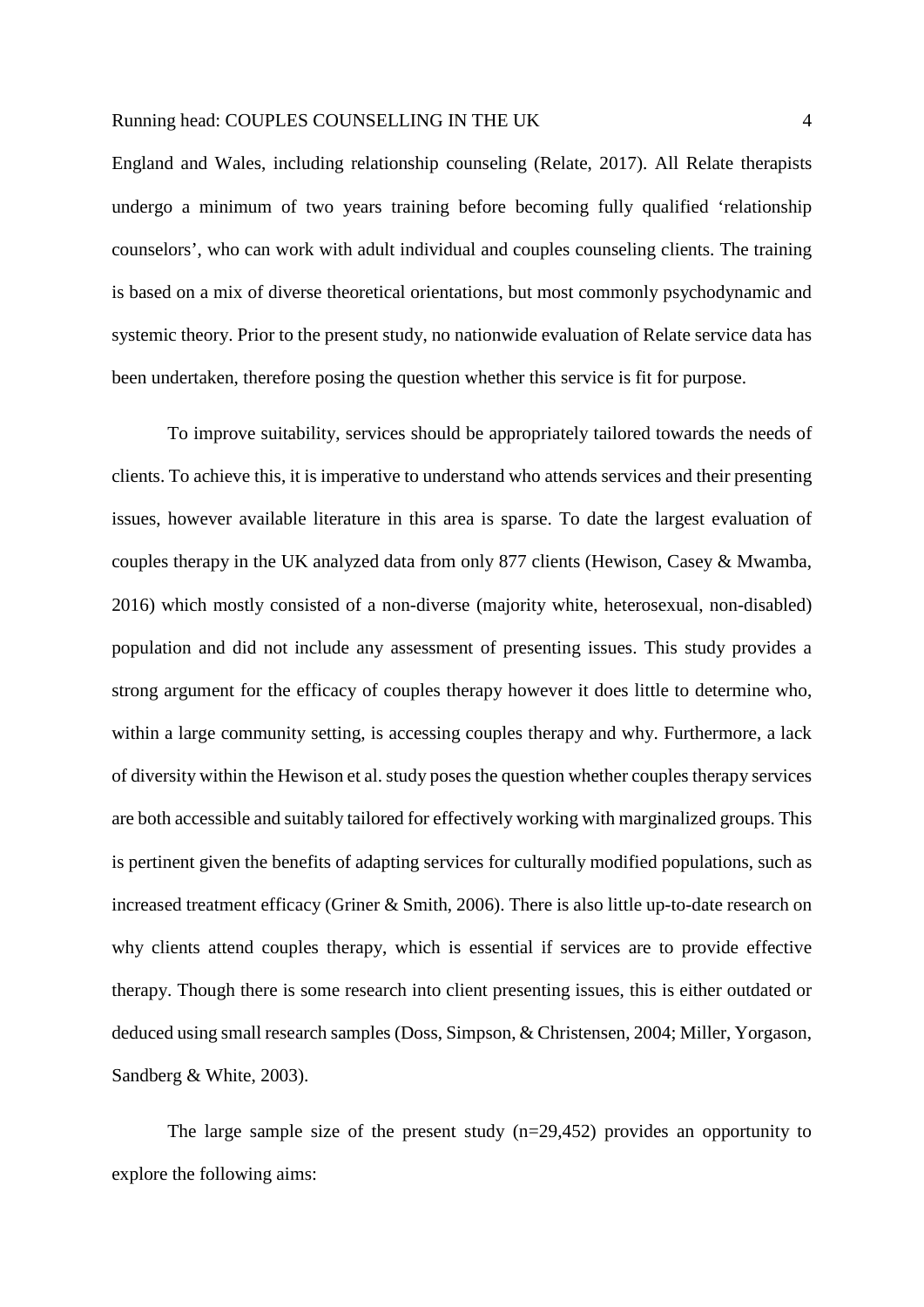1. To understand who is accessing relationship counseling services and identify any under-represented groups.

2. To identify the most common self-reported presenting issues for couples therapy clients and examine differences in presenting issues across client demographics.

3. To determine key implications for funders, services and practitioners.

### **Method**

#### **Design**

This was a retrospective naturalistic study which analyzed data from adults (aged 16 years and over) who accessed Relate relationship counseling services in England and Wales between 1 January 2015 and 31 December 2017. Clients can be seen with their partner, alone, or have a combination of couple and individual sessions. Clients in the present study had all received relationship counseling, which is predominantly offered face-to-face, although telephone and online relationship counseling is also available. For the purposes of the present study only clients seen as part of a couple, rather than those who attended without their partners, were included.

# **Sample characteristics**

A total of 29,452 individual clients – representing 14,726 couples - from 42 Relate centers attended relationship counseling during the data collection period.

All counselors delivering relationship counseling in Relate are trained up to a minimum of a level 5 diploma in relationship counseling or equivalent and receive regular clinical supervision. A level 5 qualification in the UK is one which is delivered in Universities, Further Education Colleges and Alternative Providers, and other Private Training Providers and goes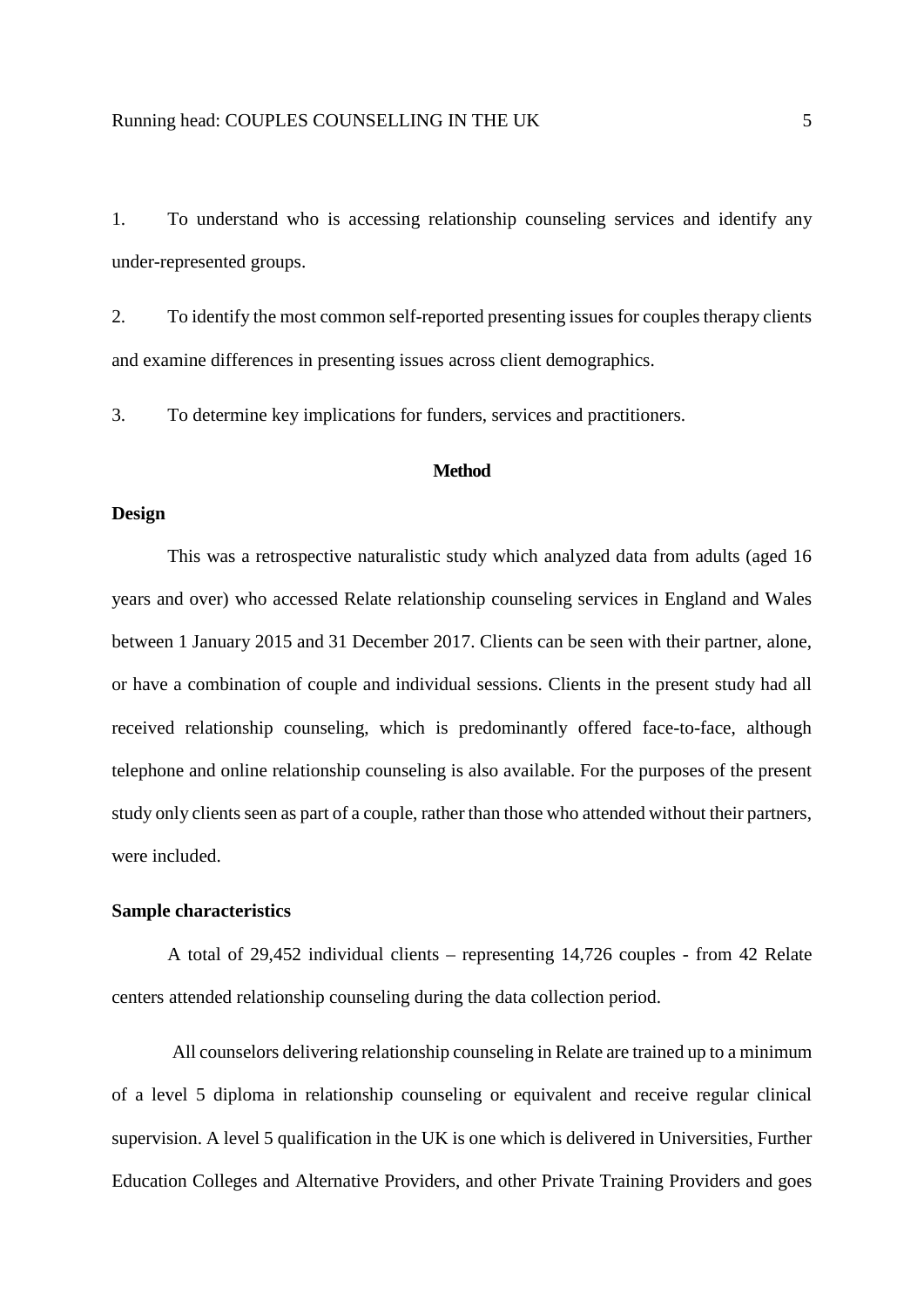beyond what is taught in secondary or high school, but is a level below a full undergraduate degree (Department for Education, 2018). In the UK, the British Association for Counseling and Psychotherapy (BACP) is the largest membership organization and professional body for counselors and psychotherapists, representing around 48,000 members (BACP, 2019a). To be eligible for individual BACP membership, you must have completed a minimum of one year full-time or two years' part-time classroom-based tuition, in addition to a supervised placement of at least 100 client contact hours (BACP, 2019b). This is often considered equivalent to a Higher National Certificate (HNC) or Higher National Diploma (HND), which are level 4 qualifications (Department for Education, 2018).

# **Measures**

# **Demographics**

Data were collected on client gender, age, ethnicity, disability, religion and sexual orientation. Socio-economic status (SES) of clients was determined inferentially by the Index of Multiple Deprivation (IMD) quintile of the geographical area where the Relate service was located. IMD is the official measure of relative deprivation of neighborhoods in England and is based on area indices for: income; employment; education, skills and training; health and disability; crime; housing and services; and the living environment (Department for Communities and Local Government [DCLG], 2016). Quintiles determine relative deprivation across five groups, from the 20% most deprived areas to the 20% least deprived areas. Due to centers in the present study serving a range of local areas, an 'average' IMD quintile was calculated for each service, causing data from the first and last quintiles (least and most deprived) to be 'lost' within the dataset. Whilst not an ideal measure of individual deprivation due to variability within areas (i.e. deprived individuals living within largely non-deprived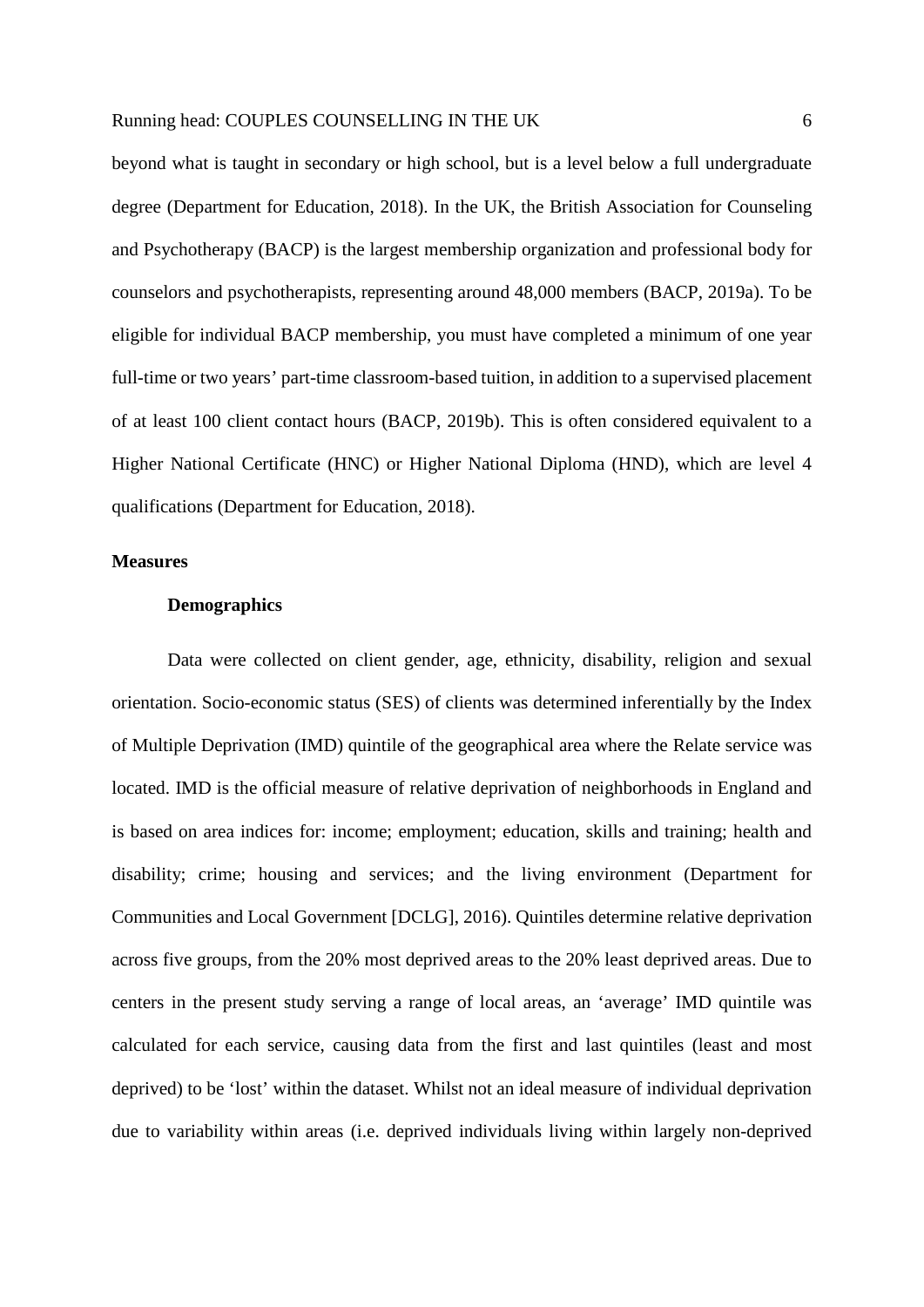areas and vice versa; DCLG, 2015), it was the best indication of deprivation available for the current analysis.

# **Pre-counseling questionnaire**

Presenting issues were captured using a bespoke tool (the 'pre-counseling questionnaire') developed by Relate which asked clients to identify whether they were experiencing issues across 25 pre-defined domains, such as 'communication', 'my behavior', 'infidelity/having an affair' and 'money worries'. Clients were then asked to select one of three options: 'yes – this is an issue/causing difficulty', 'possibly an issue/causing difficulty' or 'no – this isn't an issue'. Clients also had the option to nominate their own (additional) presenting issues through a free text box; these data were not analyzed in the present study due to the possibility that personally identifiable information could be provided.

# **Procedure**

Since 1 January 2015, demographic data about clients have been routinely collected by administrative staff at Relate services. For this same period, counselors have been encouraged to routinely collect paper copies of the pre-counseling questionnaire at the beginning of therapy. These data were then anonymized and stored in an online client management system before being extracted for the current analysis.

Informed consent to collect anonymized data for the purposes of service evaluation and audit was obtained from all clients during administrative processes prior to the start of counseling. Ethical approval for the present study was not sought due to the current analysis being a secondary analysis of anonymized, routinely collected data for the purposes of service evaluation; hence, according to UK standards, ethical review is not required (Department of Health, 2011).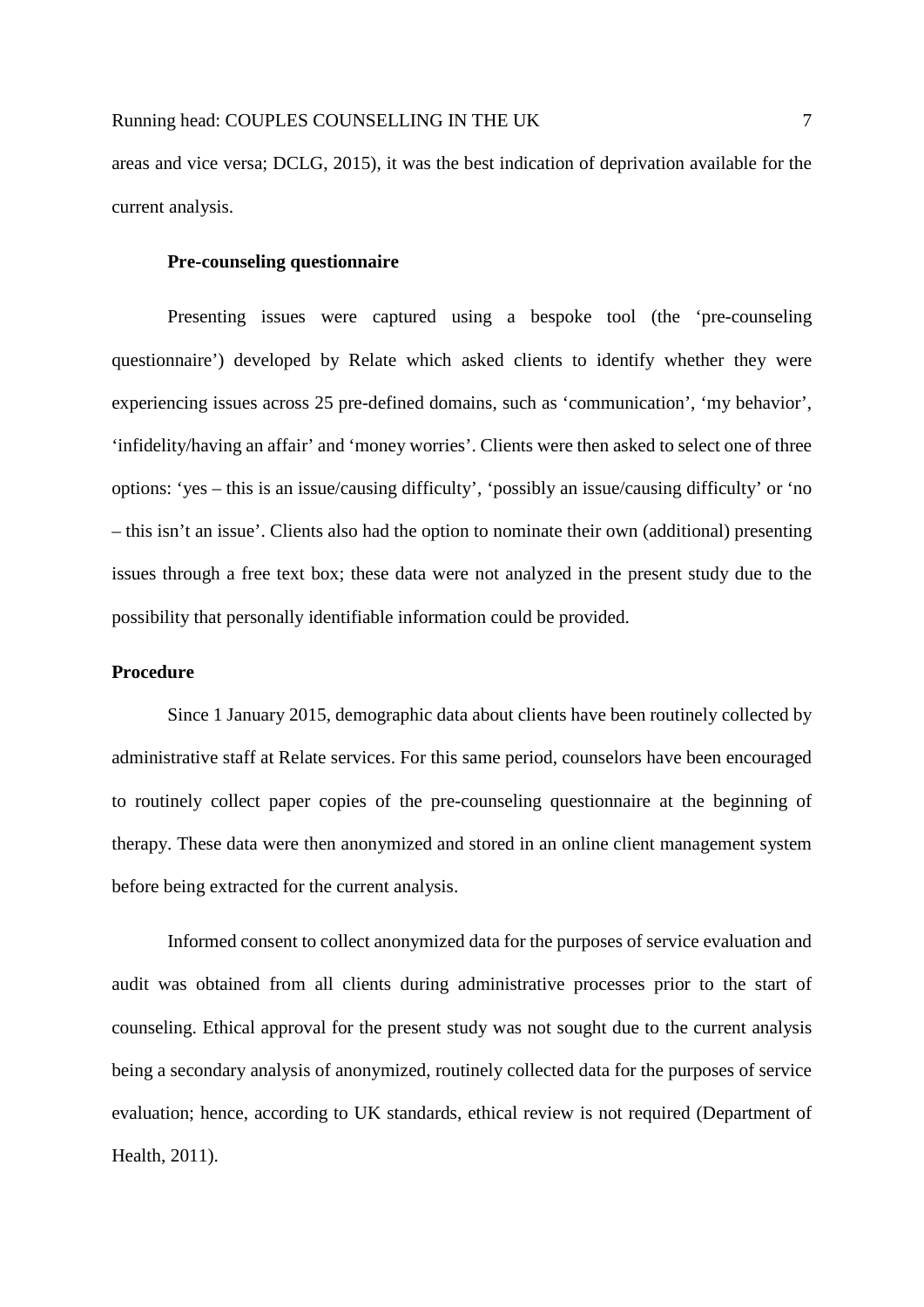# **Data analysis**

In line with the aim to understand who is accessing Relate relationship counseling services, descriptive statistics were calculated for demographic data (gender, age, ethnicity, religion, disability, sexual orientation and social deprivation) and presenting issues. All percentages were calculated as a proportion of the known (i.e. not missing) responses.

To understand which demographic factors were associated with different reasons for seeking relationship counseling, chi-square analysis and two-way between-subject ANOVAS were used. Chi-square tests revealed whether certain types of groups were significantly more likely to identify particular presenting issues, while ANOVAs tested whether demographic variables were associated with the number of presenting issues identified by clients. For the purposes of these analyses, age data were further categorized into three groups: younger than 35 years, 35-54 years and 55 years and older. This allowed age data to distinguish between 'younger adults', 'middle-aged adults' and 'older adults'. Presenting issues were coded as dichotomous 'yes' or 'no' variables, with 'yes' responses including those who said that issues were 'possibly' causing difficulties.

Data were analyzed using the Statistical Package for the Social Sciences (SPSS) version 24.0 (IBM Corp, 2016).

# **Results**

### **Sample characteristics**

Of the known data (i.e. not missing), just over half of the sample were female (51.5%), had an average age of  $41.2$  years  $(SD = 10.2, \text{range } 16-89 \text{ years})$  and were of White British/Irish/Welsh/White other ethnicity (88.1%). Levels of data completeness for gender and age were good (>99.9% and 96.3%, respectively) but poor for other demographic variables.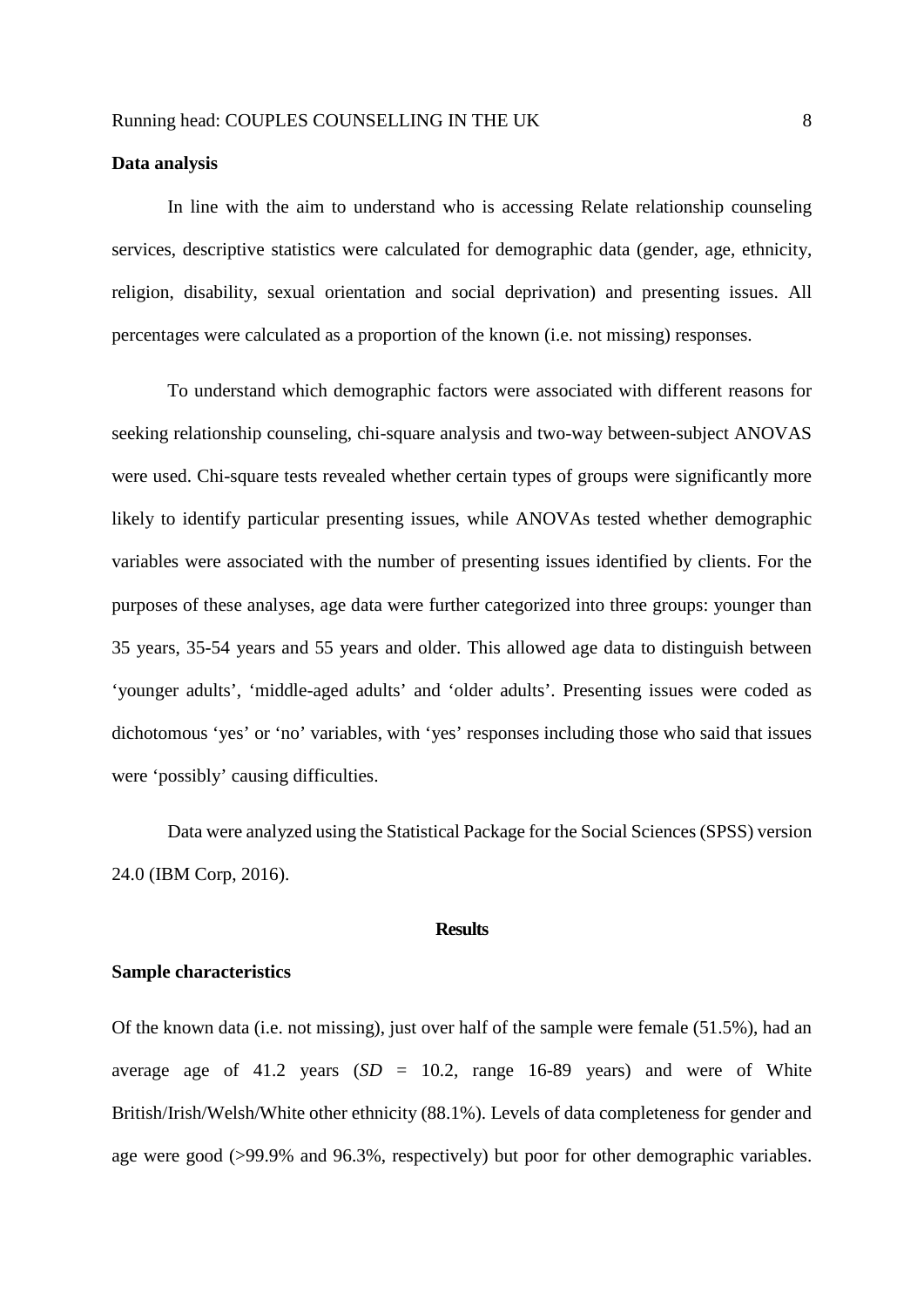Ethnicity was unknown for over half (53.7%) of the sample. Similarly, sexual orientation data were missing for a large proportion of the sample (87.8%); where these data were known (12.2%) the majority of clients identified as heterosexual (95.9%). Clients identifying as bisexual accounted for 1.5% of the sample and those identifying as gay or lesbian each accounted for 1.4% and 1.0%. respectively. Religion was unknown for 75.1% of clients but of the remainder, just over half (51.5%) indicated that they were atheist or held no religious beliefs and 38.3% held Abrahamic beliefs (Christianity, Judaism and Islam). A small proportion held Dharmic (Buddhism, Hinduism or Sikhism) or 'other' religious beliefs (5.6% and 4.6%, respectively). Disability status was unknown for 42.5% of the sample; of the remainder less than half a percent of clients indicated that they had a disability, with very small proportions having a physical disability  $(0.3\%)$ , learning disability  $(0.1\%)$  or a sensory disability  $(0.1\%)$ .

Over half of the sample (55.9%) were indicated to be within the third quintile of social deprivation (e.g. average levels of social deprivation), 21.9% in the second quintile (e.g. 20- 40% least deprived areas) and 22.1% in the fourth quintile (e.g. 60-80% most deprived areas). The level of data completeness for social deprivation status was good (92.1%).

# [Insert Table 1 here]

#### **Presenting issues**

Table 1 provides an overview of the responses to the pre-counseling questionnaire. Data on presenting issues were available for 99.5% (n=29,306) of the sample.

On average, clients identified 11 presenting issues  $(M = 11.3, SD = 3.9)$ , with females reporting significantly more issues ( $M = 11.6$ ,  $SD = 3.9$ ) than males ( $M = 11.0$ ,  $SD = 3.9$ ),  $t(29287) = -12.2$ ,  $p<0.001$ ), although the effect size was trivial ( $d = 0.14$ ). Age also had a statistically significant, but small, effect on the number of presenting issues identified (*F*(2,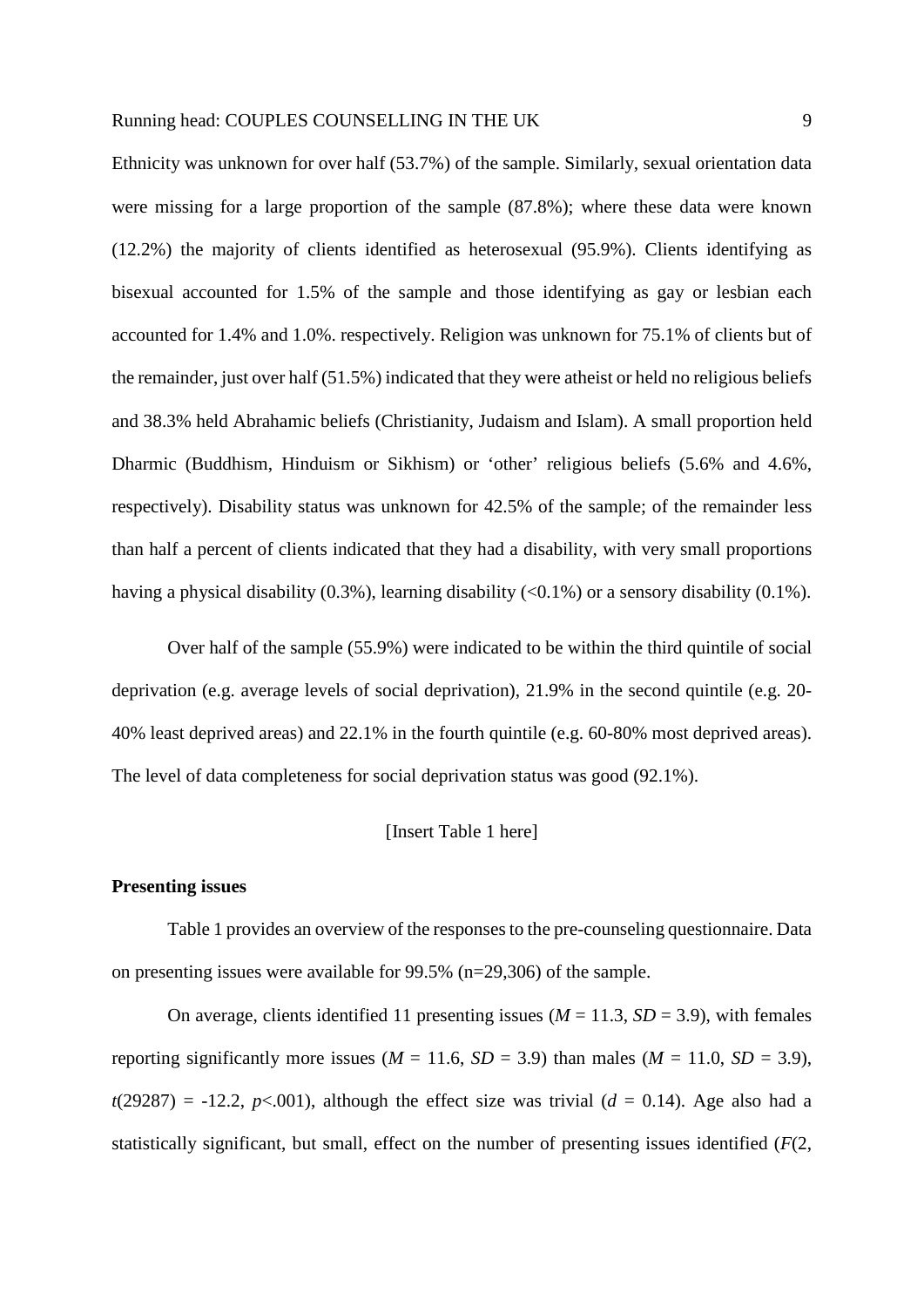$28222$ ) = 201.9,  $p<.001$ ,  $\Gamma^2$  = 0.014). Those aged under 35 identified the most presenting issues  $(M = 11.6, SD = 3.9)$ , followed by those aged between 35 and 54  $(M = 11.4, SD = 3.9)$ . Clients aged 55 and over identified the fewest presenting issues ( $M = 10.0$ ,  $SD = 3.9$ ). Client ethnicity had no significant effect on the number of presenting issues when using Bonferroni adjusted alpha levels of .007 (.05/7),  $F(6, 13577) = 2.5$ ,  $p = .022$ . Similarly, client sexuality did not have an effect on the number of presenting issues identified,  $F(4, 3597) = 1.0$ ,  $p = .429$ .

The most commonly identified presenting issue across all clients was 'communication', with 79.7% reporting that 'yes – this is an issue/causing difficulty' and a further 13.6% reporting that it was 'possibly an issue/causing difficulty'. Around two-thirds reported that 'rows and arguments' (68.9%), 'managing conflict' (67.8%), 'worries about whether our relationship will end' (65.1%) and 'my partners behavior' (63.8%) were also issues or causing difficulties, with 12.3%, 16.1%, 19.8% and 19.2% respectively indicating that these were 'possible' issues or difficulties. 'Mental health problems' were identified as an issue for 24.5% of clients, with an additional 19.6% saying they were 'possibly' an issue.

The least common presenting issues were 'religion', with 95.0% saying that this was not an issue or causing difficultly, followed by 'unemployment', 'violence and/or abuse', 'bereavement' and 'physical health problems', with 88.6%, 82.8%, 80.3% and 79.3% respectively indicating that these were not issues.

Whilst females were statistically significantly more likely than males to indicate that they were – or possibly were – experiencing most presenting issues ( $p<0.05$ ), effect sizes were negligible  $(\phi < 0.1)$  for all but one presenting issue: 'my partner's behavior'. Females were significantly more likely than males to identify 'my partner's behavior' as an issue,  $\chi^2(2)$  = 882.3,  $p<.001$ , with gender having a small effect ( $\phi$ =.177).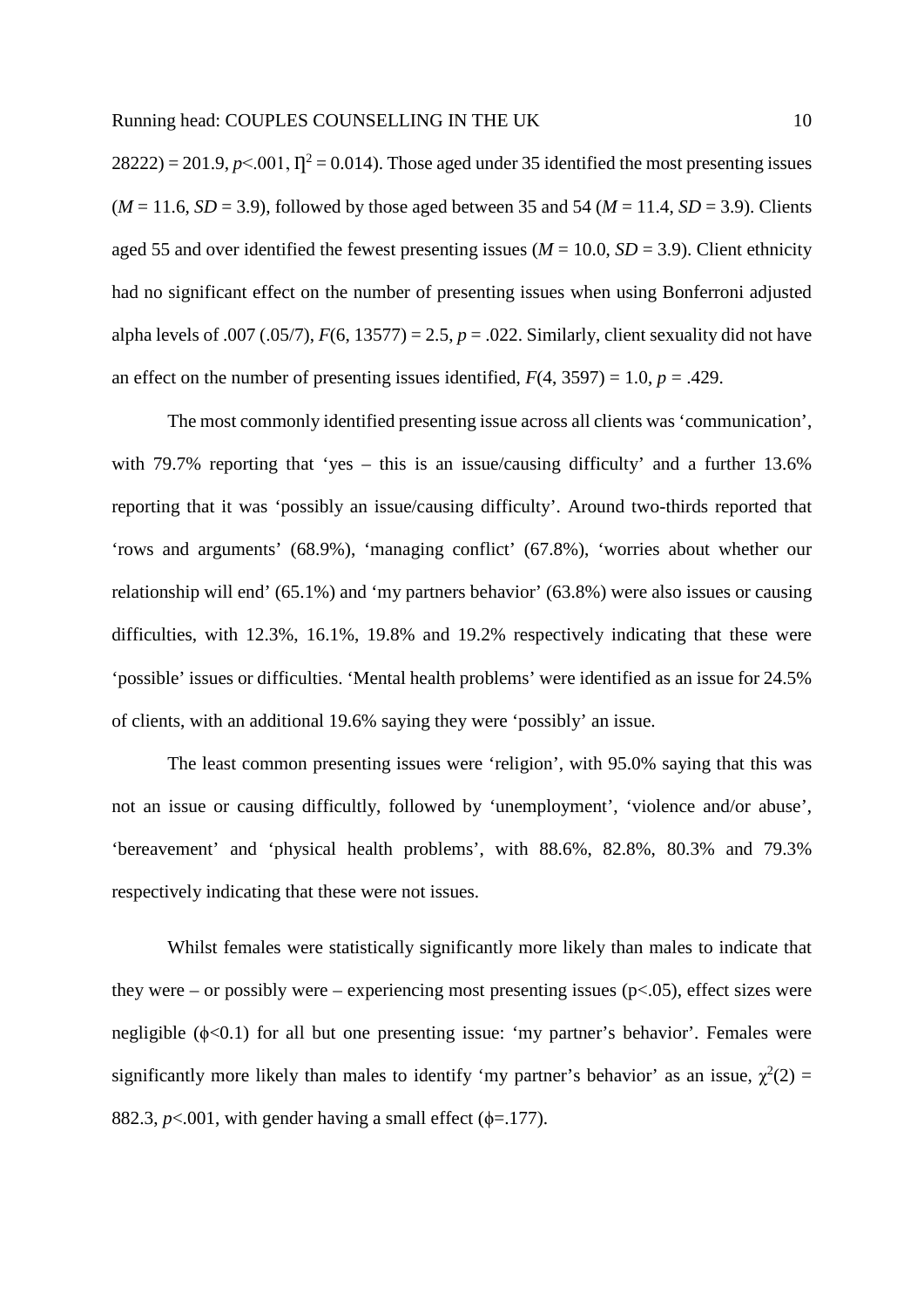Age was also found to have a statistically significant effect on most presenting issues, when using Bonferroni adjusted alpha levels of .0083 (.05/6), however, as with gender, effect sizes for age differences were trivial ( $\varphi_c$  < 0.1) for most issues. The exceptions to this were that: younger clients (aged 54 and younger) were significantly more likely than older clients (aged 55 and over) to indicate that they were experiencing 'money worries,  $\chi^2(2) = 347.8$ , *p*<.001,  $\varphi_c = 0.115$  (small effect), with those aged 16-34 being proportionally the most likely to be experiencing this issue. Similarly, the youngest clients (16-34) were significantly more likely to be experiencing issues around 'having/whether to have a baby' than those aged 35-54, who in turn were significantly more likely to be experiencing this issue compared to over 55s,  $\chi^2(2)$  $= 1214.6$ ,  $p<.001$ ,  $\varphi_c = 217$  (small effect). 'Middle aged' clients (i.e. those aged 35-54) were significantly more likely than those aged 16-34 or 55 and over to identify 'disagreements about parenting',  $\chi^2(2) = 569.1$ ,  $p < .001$ ,  $\varphi_c = .147$  (small effect), and 'problems with children' as issues, with those aged 16-34 being the least likely,  $\chi^2(2) = 546.5$ ,  $p<.001$ ,  $\varphi_c = .145$  (small effect). Conversely, those in the oldest age category (55 and over) were significantly more likely to identify this as an issue compared to those aged 35-54, who in turn were significantly more likely to identify it than those aged 16-34,  $\chi^2(2) = 385.6$ ,  $p < .001$ ,  $\varphi_c = .122$  (small effect).

Finally, whilst ethnicity was found to have a significant effect on some presenting issues, effect sizes were trivial  $(\varphi_c<0.1)$  for all but one issue: 'religion'. Those from Asian/Asian British, Black/Black British, Chinese, mixed ethnicity, White (other) and 'other' ethnic groups were proportionally more likely to identify religion as an issue than those from a White British/Irish/Welsh background,  $\chi^2(6) = 137.8$ ,  $p < .001$ ,  $\varphi_c = .105$  (small effect). Ethnicity had no significant effect on the multiple other presenting problem domains when Bonferroni-adjusted alpha levels of 0.003 (0.05/14) were used.

# **Discussion**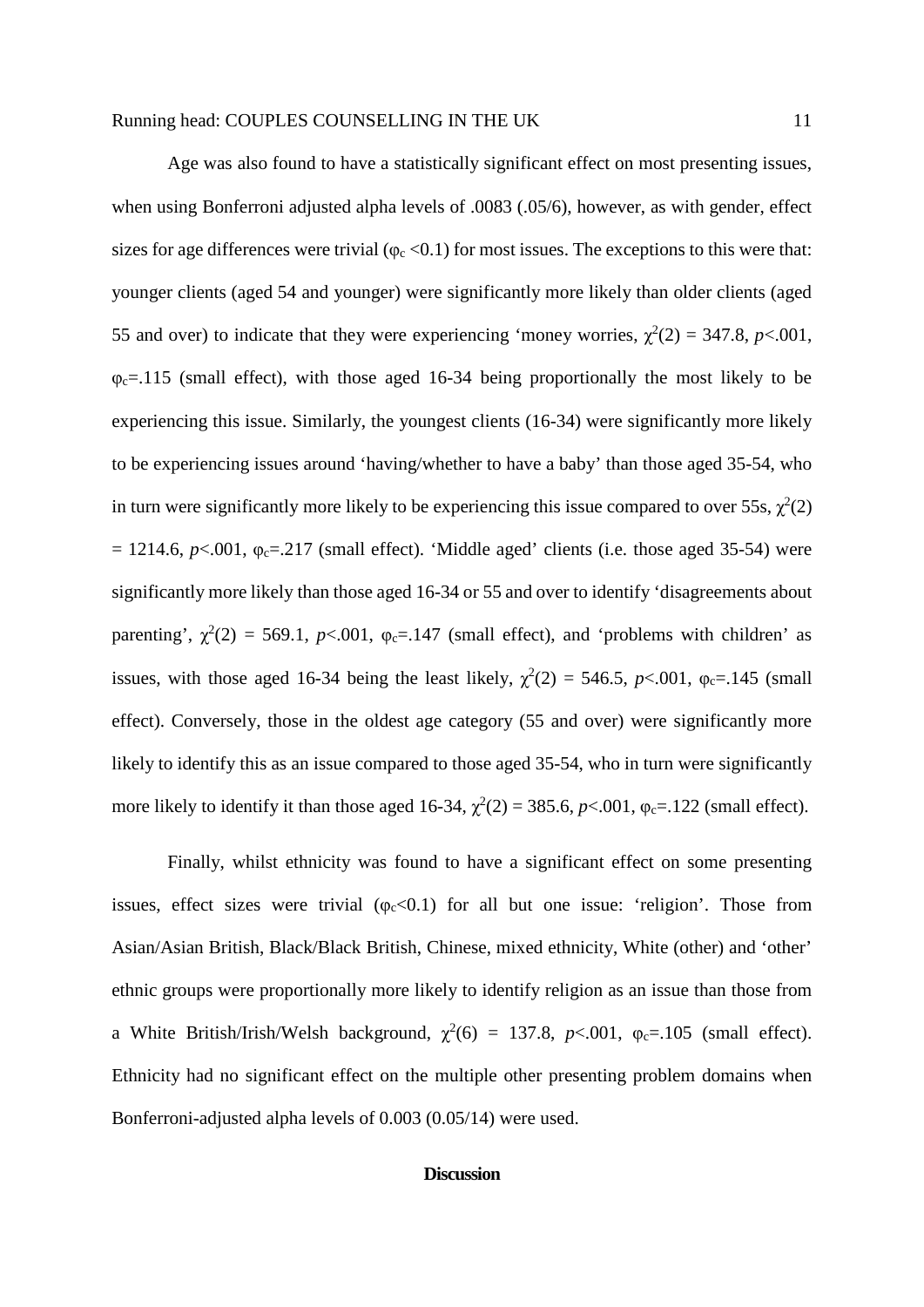This study has analyzed the largest naturalistic sample (almost 30,000 adults) of its kind to date to provide important information on the demographics and presenting problems of clients attending relationship counseling services in England and Wales. In line with study aims here we will consider: the demographic profile of relationship counseling clients and identify any under-represented groups, the most common presenting issues and how these differ across client demographics, and the key implications for funders and services. The clinical implications for practitioners are discussed throughout.

# **Demographic profile of relationship counseling clients**

Demographic results for clients in the present study suggest a sample which is broadly reflective of the UK population, being roughly equal in terms of gender, majority heterosexual and white British (ONS, 2013; ONS, 2017). However, the high levels of missing data for ethnicity, disability, religion and sexuality make it difficult to draw strong conclusions about the extent to which relationship counseling, as offered by one national organization, is accessed by a diverse population.

It appears that couples therapy services more generally (as opposed to just Relate services) are severely under-accessed by older adults, even in comparison to individual psychological therapies. In line with data from statutorily-funded couple's therapy, such as IAPT's Couple Therapy for Depression (Perfect *et al*., 2016), adults aged 65 years and over made up around 2.5-3% of clients in the present study. This is in stark contrast to the UK as a whole, where those aged 65 and over make up around 18% of the population (ONS, 2018). Services and funders should be particularly mindful of the under-representation of older adults accessing couples therapy services and consider options for outreach services and increasing the visibility of diversity in service publicity. This may help to overcome some of the common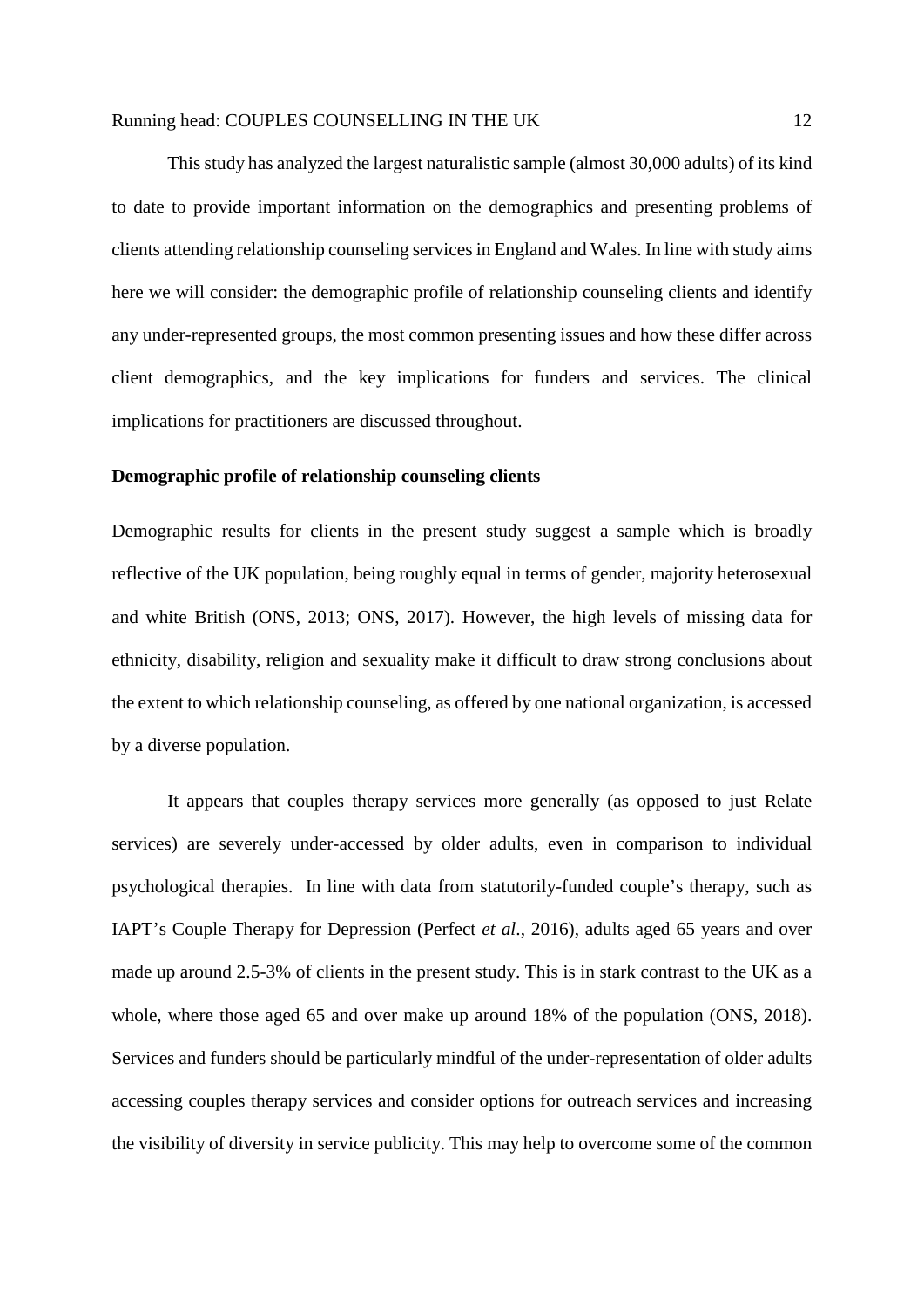barriers that older people face when accessing psychological therapy services, including the perception that they may not find it relevant or helpful, and practical barriers such as mobility or sensory issues (Mackenzie, Pagura, & Sareen, 2010).

In terms of social deprivation, Relate's relationship counseling appears to be more accessible to couples with a higher socio-economic status (SES) than those of a lower SES. When compared with clients entering NHS IAPT services (NHS Digital, 2018: Table 13a), Relate services had almost 17% fewer clients from the 60-80% most deprived areas and nearly a quarter more clients coming from areas of average levels of deprivation. This could possibly be due to the perception of the unaffordability of paid-for Relate services versus a free NHS service. However, the measure of SES in the present study was based on the IMD of the *service*, rather than the individual client, meaning it is possible that more clients from lower SES were accessing services, but it was not possible to identify them within the data. Hence, missing data from the highest and lowest SES brackets makes it difficult to draw definitive conclusions about the accessibility of services across individual economic groups.

# **Presenting issues**

Investigation of the interactions between self-reported presenting problems and client demographics suggested important issues that have potential relevance for practice. Results from the present study indicated that females reported more presenting issues than men and were more likely to indicate '[their] partner's behavior' as a problem. It is important to acknowledge that males are less likely to initiate relationship counseling than females (Fleming & Córdova, 2012) and hence, it may be appropriate to suggest that the partner who initiates couples counseling is more likely to express a greater number of presenting issues by comparison.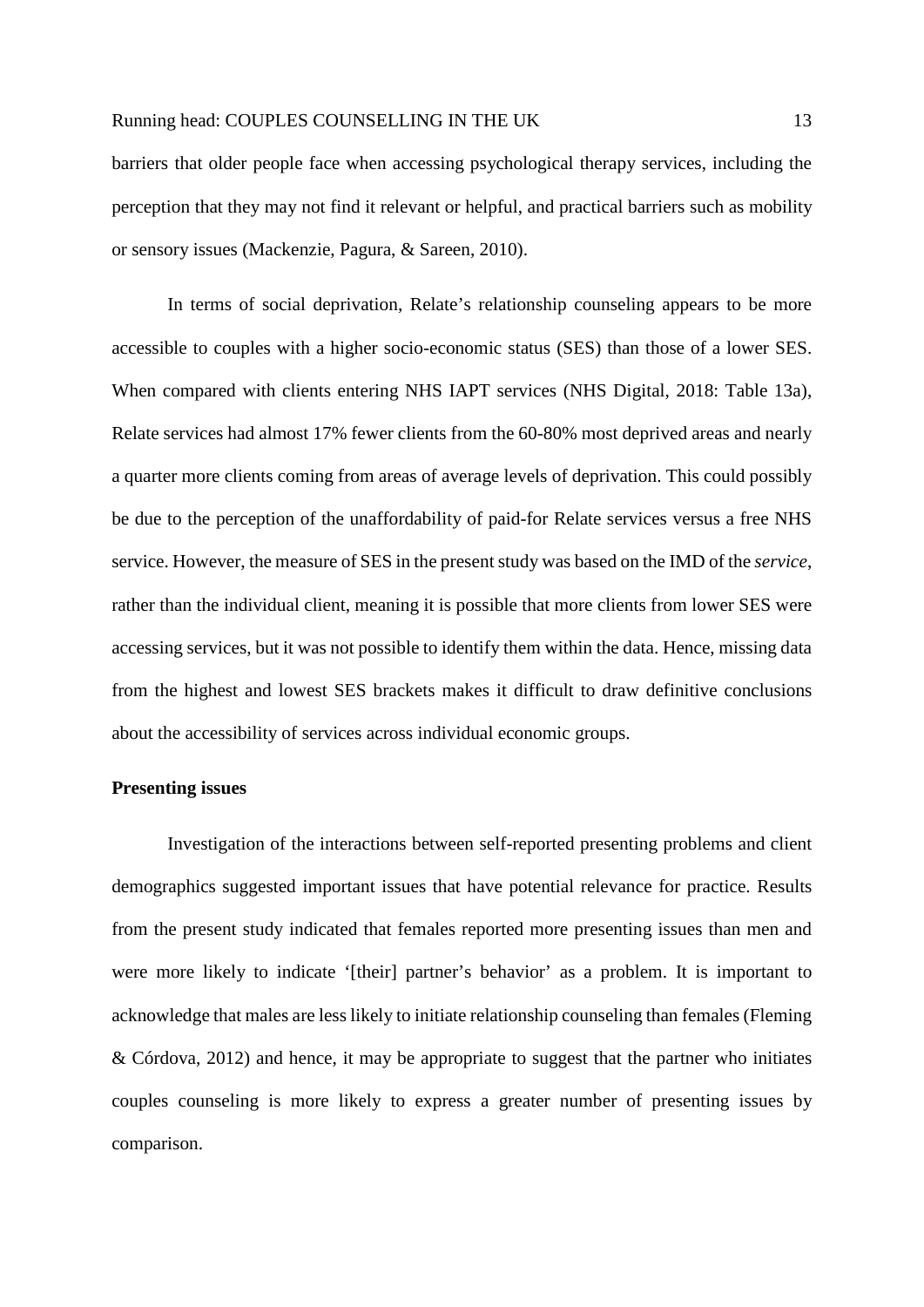However, previous research has suggested that men may find it difficult to open-up and engage with therapy due to feelings of 'female collusion' if working with a female therapist (Englar-Carlson & Shepard, 2005), which could be a relevant factor in Relate services that currently employ a majority female therapist workforce. Considerations to improve male engagement with therapy could be to adjust the initial 'presenting problems' survey and incorporate fewer latent/ emotional issues and more behavioral and physical issues that have been found to be more relatable for men (Seidler, Rice, Ogrodniczuk, Oliffe, and Dhillon, 2018).

Age was also found to have a small, yet significant, effect on some presenting issues, with younger clients generally identifying more relationship problems than older clients and different age groups reporting more issues in areas related to their life stage, e.g. older people experiencing more physical health problems than younger counterparts. There could be a variety of reasons for these findings including a difference in generational attitudes towards disclosure of issues (Corcoran, Brown, Davis, Pineda, Kadolph, & Bell, 2013).

Although the effects of gender and age on presenting issues tended to be small, with high levels of data completeness for these demographic factors, it can be assumed that these findings are robust and reliable, allowing for more definite conclusions to be drawn. Therefore, it is practical to suggest that practitioners working in relationship counseling services should expect some generational concerns among clients and for women to be more vocal in identifying couple presenting issues.

# **Implications for services and funders**

Of paramount importance to funders and services, should be the finding that only around a quarter of clients are accessing relationship counseling for 'mental health problems'.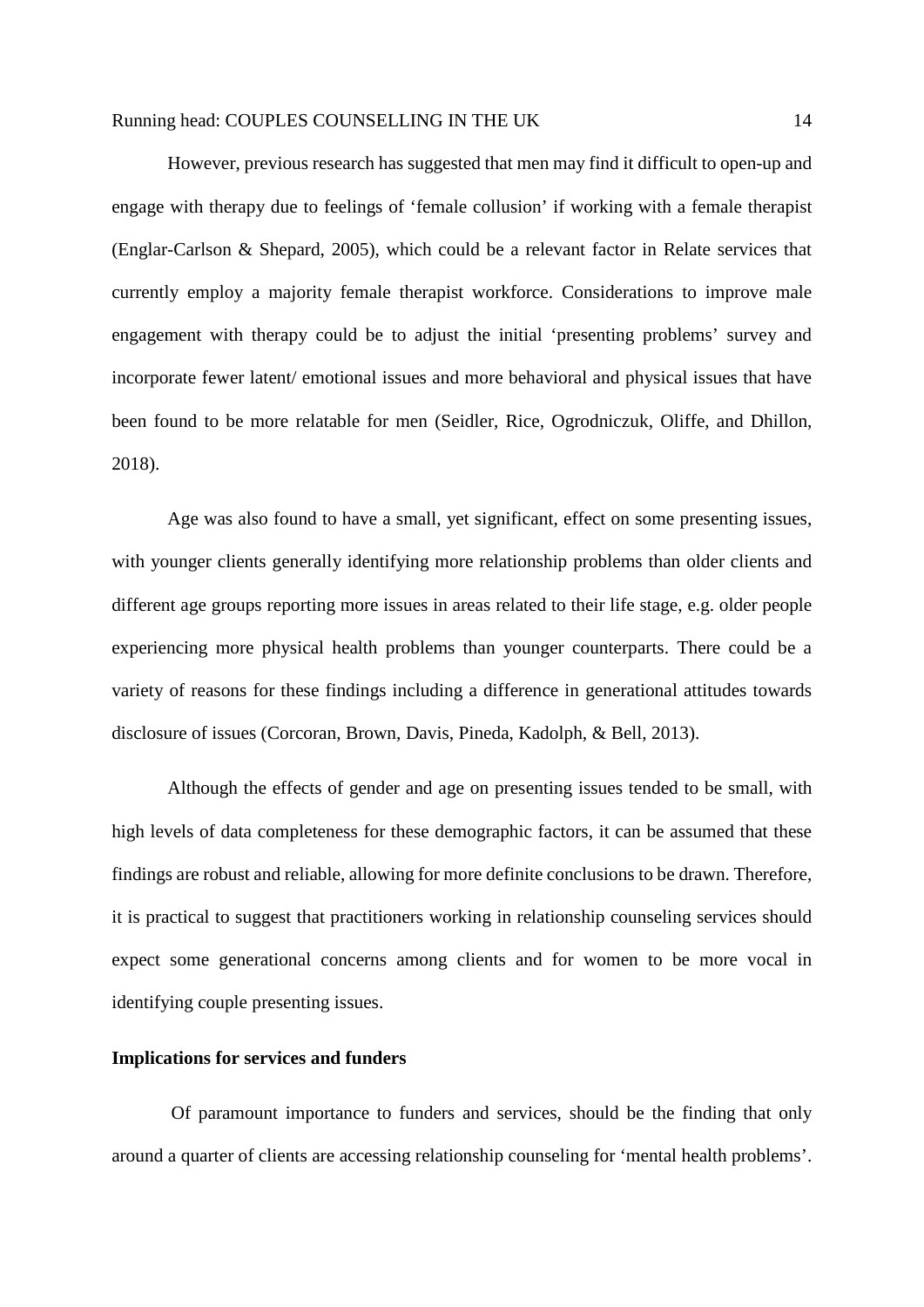Instead, the most common issues were of a communicative or interpersonal nature. Currently, statutorily-funded relationship counseling in the UK is often only available to those who meet the clinical thresholds for a mental health disorder, yet Relate counseling is available to *anyone*  with relationship distress. Considering that the majority of clients entering relationship services do so for issues other than mental health reasons, it seems appropriate to suggest that services such as Relate should receive statutory funding to ensure that those who need the services are able to access them, irrespective of their clinical diagnoses or ability to pay.

Furthermore, given that the effectiveness of statutorily-funded couples interventions (e.g. IAPT Couple Therapy for Depression) is judged solely on the amelioration of mental health disorders such as anxiety and depression, it has to be asked whether mental health is indeed an appropriate, or realistic, measure of outcome. Instead, it is recommended that the focus of provision should be on problematic couple interactional patterns and that the measures used for client assessment should accommodate this focus.

It has been argued that it is important to identify who is seeking couples therapy and what clients perceive to be their major concerns to allow service users to feed into the development and evaluation of such services. However, there was a high proportion of missing data for demographic information, aside from age and gender, which makes it difficult to draw definitive conclusions about the accessibility of relationship counseling services and the impact that such factors may have on client presenting issues. From a service improvement perspective, counseling staff and administrators may benefit from training that creates a service context which places a high value on the collection of data, as well as practical advice on how to implement it into routine practice. Furthermore, to acquire a more accurate indication of client socio-economic status, it would be preferable to services to collect this data based on the IMD of the area where the client lives, rather than where the service is located.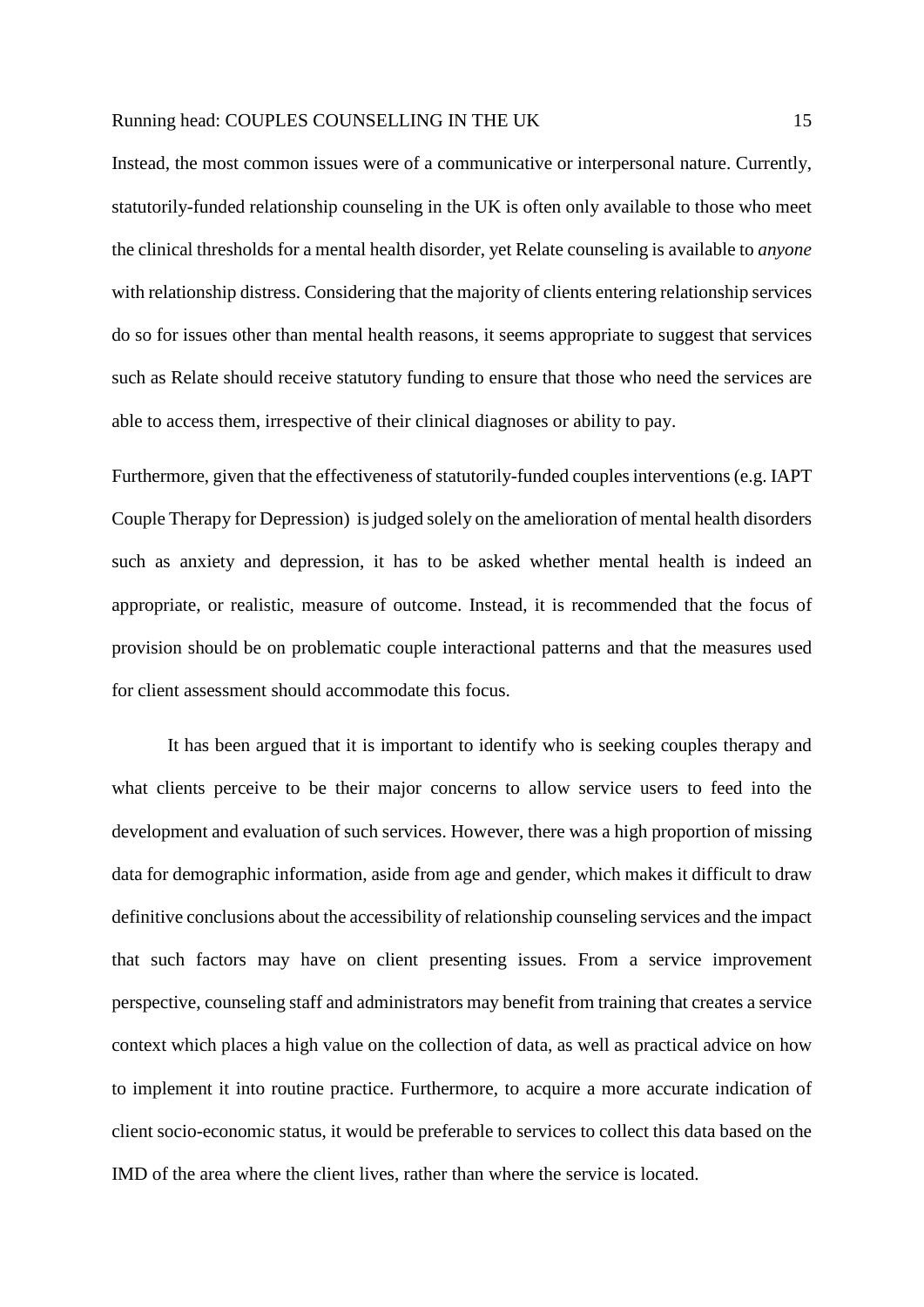# **Strengths, limitations and future research**

A key strength of this study is the utilization of the largest naturalistic data set for relationship counseling yet analyzed, which has allowed for a detailed analysis of the types of clients attending relationship counseling and the issues that they bring to therapy. Due to the naturalistic study design, it can be assumed that the sample were broadly reflective of realworld relationship counseling clients in the UK as a whole.

As noted throughout, there were poor levels of data completeness for some client demographics, such as sexual orientation, religion and ethnicity. However, it should be noted that the study data were collected during the roll out phase of a national service evaluation project and subsequent revisions to the data protocol have substantially reduced demographic missing data. Thus, future research should repeat the current analysis to investigate presenting issues in a dataset with more complete demographic data.

A further limitation of the present study is that client presenting problems were collected through a bespoke form, which raises some questions about instrument validity. Future research to investigate the psychometric properties of the instrument is recommended, potentially alongside qualitative methods for eliciting client presenting concerns to ensure that the full spectrum of presenting issues are captured.

# **Conclusions**

To conclude, this study has presented the largest dataset to date of demographic information and presenting issues for clients attending relationship counseling services at a third-sector relationship counselling service in England and Wales. The results provide an unprecedented understanding of who seeks couples therapy and why, suggesting that the majority seeking such support identify relational distress at their main concern rather than individual mental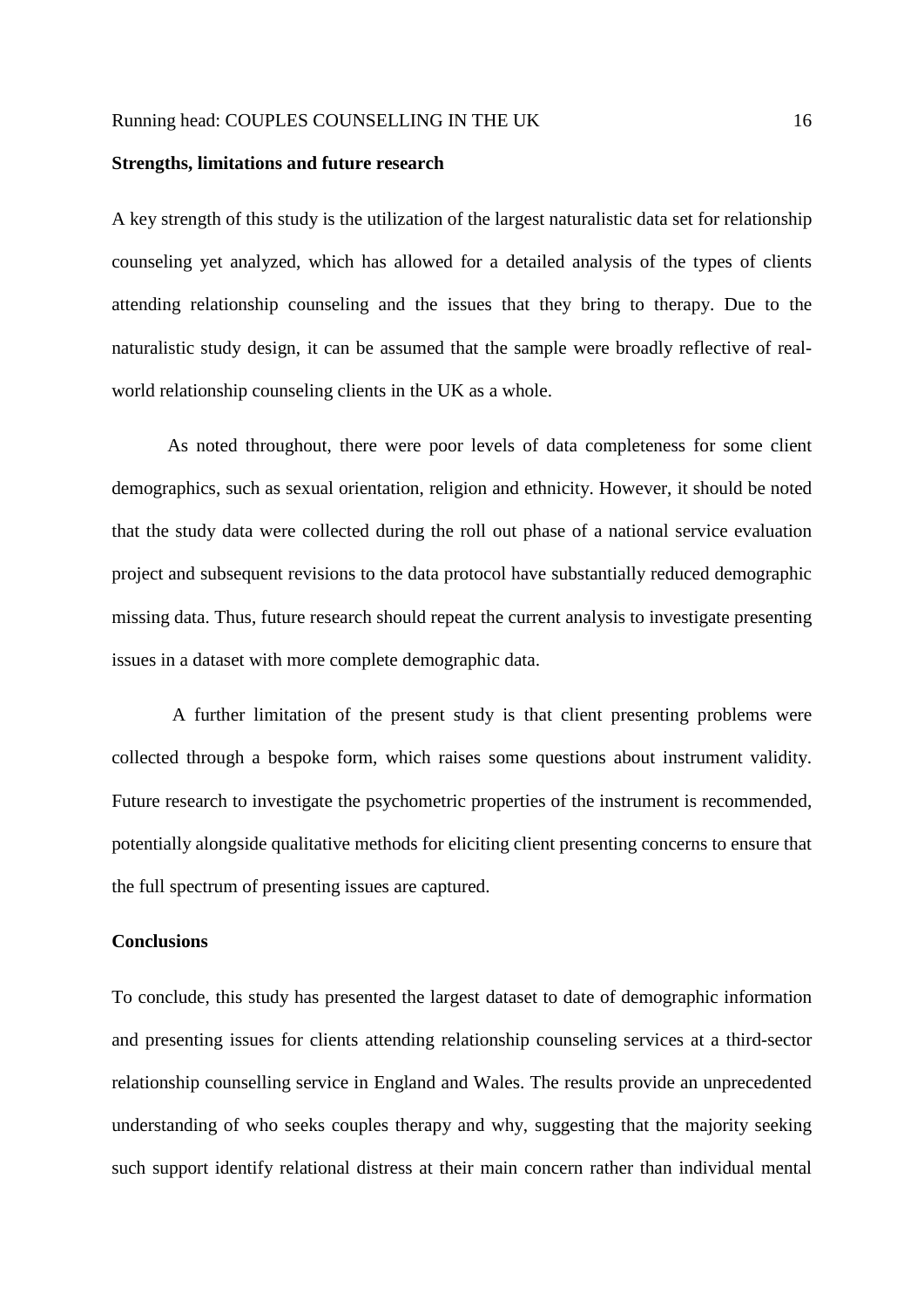health issues. Considering the research evidence for a bidirectional relationship between individual mental health difficulties and relationship distress, the study findings provide a strong argument for increased funding of relationship counseling for those who are relationally distressed even if neither individual are (yet) experiencing mental health concerns.

# **References**

- BACP. (2019a). *Organisational membership application pack*. Retrieved from https://www.bacp.co.uk/media/1543/bacp-organisational-membership-applicationpack.pdf
- BACP. (2019b). *Membership application form*. Retrieved from https://www.bacp.co.uk/media/5693/application-form-2019-2020.pdf
- Corcoran J., Brown, E., Davis, M., Pineda, M., Kadolph, J., & Bell, H. (2013). Depression in older adults: a meta-synthesis, *Journal of Gerontological Social Work, 56*(6), 509-534. doi: 10.1080/01634372.2013.811144
- Cowan, P. A., & Cowan, C. P. (2002). Interventions as tests of family systems theories: Marital and family relationships in children's development and psychopathology. *Development and Psychopathology,14*(04), 731-759. doi:10.1017/s0954579402004054
- Department for Communities and Local Government (2015). *The English Index of Multiple Deprivation (IMD) 2015 – Guidance.* Retrieved from: https://assets.publishing.service.gov.uk/government/uploads/system/uploads/attachment data/file/464430/English Index of Multiple Deprivation 2015 - Guidance.pdf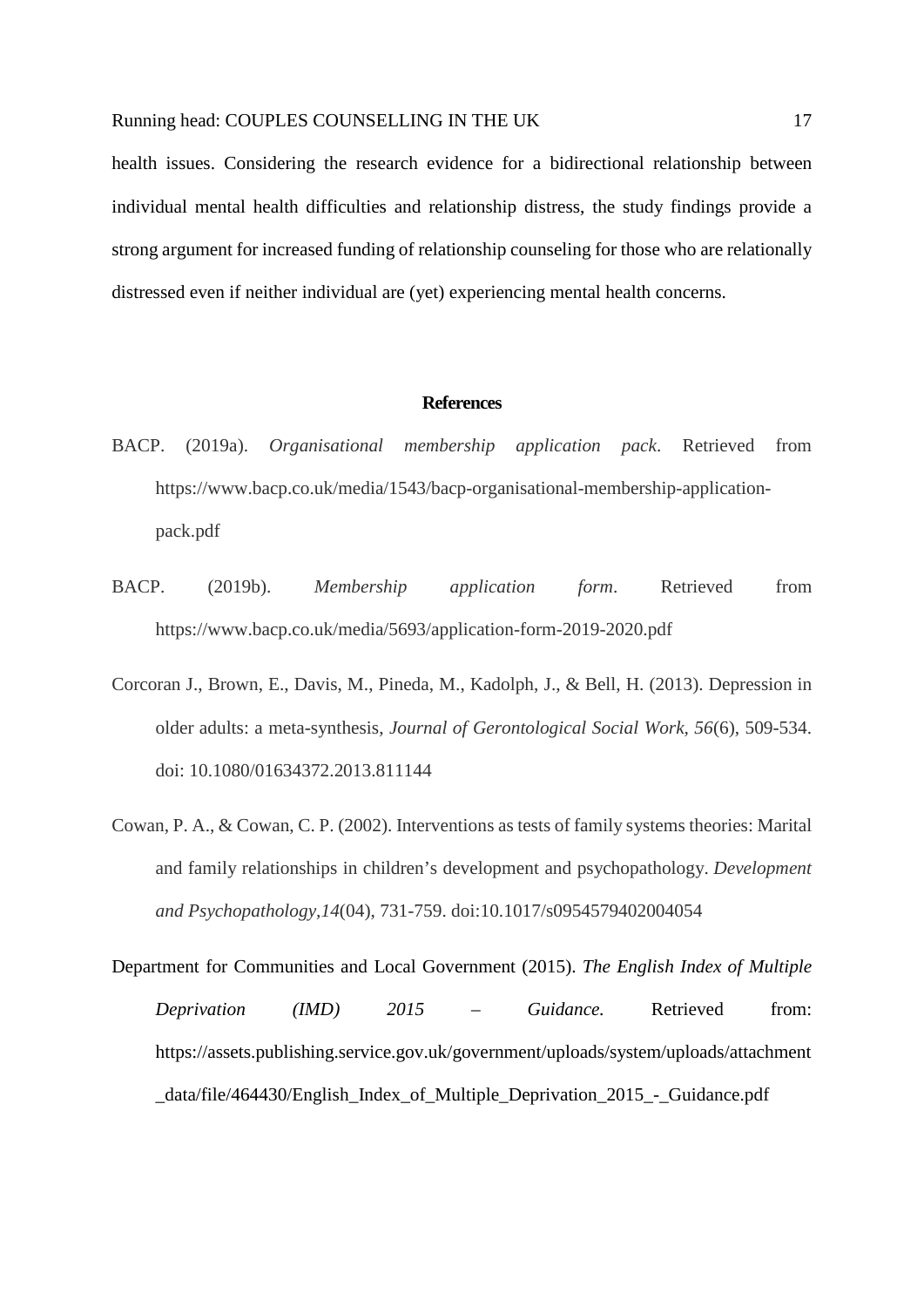Department for Communities and Local Government (2016). *The English Indices of Deprivation 2015 – Frequently Asked Questions (FAQs).* Retrieved from https://assets.publishing.service.gov.uk/government/uploads/system/uploads/attachment \_data/file/579151/English\_Indices\_of\_Deprivation\_2015\_-

\_Frequently\_Asked\_Questions\_Dec\_2016.pdf

- Department for Education (2018). *Review of Level 4 and 5 Education: Interim Evidence Overview.* **Retrieved** from *Retrieved* from [https://assets.publishing.service.gov.uk/government/uploads/system/uploads/attachment](https://assets.publishing.service.gov.uk/government/uploads/system/uploads/attachment_data/file/733696/Review_of_Level_4_and_5_Education-Interim_Evidence_Overview.pdf) [\\_data/file/733696/Review\\_of\\_Level\\_4\\_and\\_5\\_Education-](https://assets.publishing.service.gov.uk/government/uploads/system/uploads/attachment_data/file/733696/Review_of_Level_4_and_5_Education-Interim_Evidence_Overview.pdf)[Interim\\_Evidence\\_Overview.pdf](https://assets.publishing.service.gov.uk/government/uploads/system/uploads/attachment_data/file/733696/Review_of_Level_4_and_5_Education-Interim_Evidence_Overview.pdf)
- Department of Health (2011). *Governance arrangements for research ethics committees: a harmonised edition.* Retrieved **from** https://assets.publishing.service.gov.uk/government/uploads/system/uploads/attachment \_data/file/213753/dh\_133993.pdf
- Doss, B. D., Simpson, L. E. & Christensen, A. (2004). Why do couples seek marital therapy? *Professional Psychology: Research and Practice, 35*(6), 608-614. doi: 10.1037/0735- 7028.35.6.608
- Englar-Carlson, M., & Shepard, D. S. (2005). Engaging men in couples counseling: Strategies for overcoming ambivalence and inexpressiveness. *The Family Journal, 13*(4), 383-391. https://doi.org/10.1177/1066480705278467
- Fleming, C. J., & Córdova, J. V. (2012). Predicting relationship help seeking prior to a marriage checkup. *Family Relations, 61*, 90-100. [https://doi.org/10.1111/j.1741-](https://doi.org/10.1111/j.1741-3729.2011.00686.x) [3729.2011.00686.x](https://doi.org/10.1111/j.1741-3729.2011.00686.x)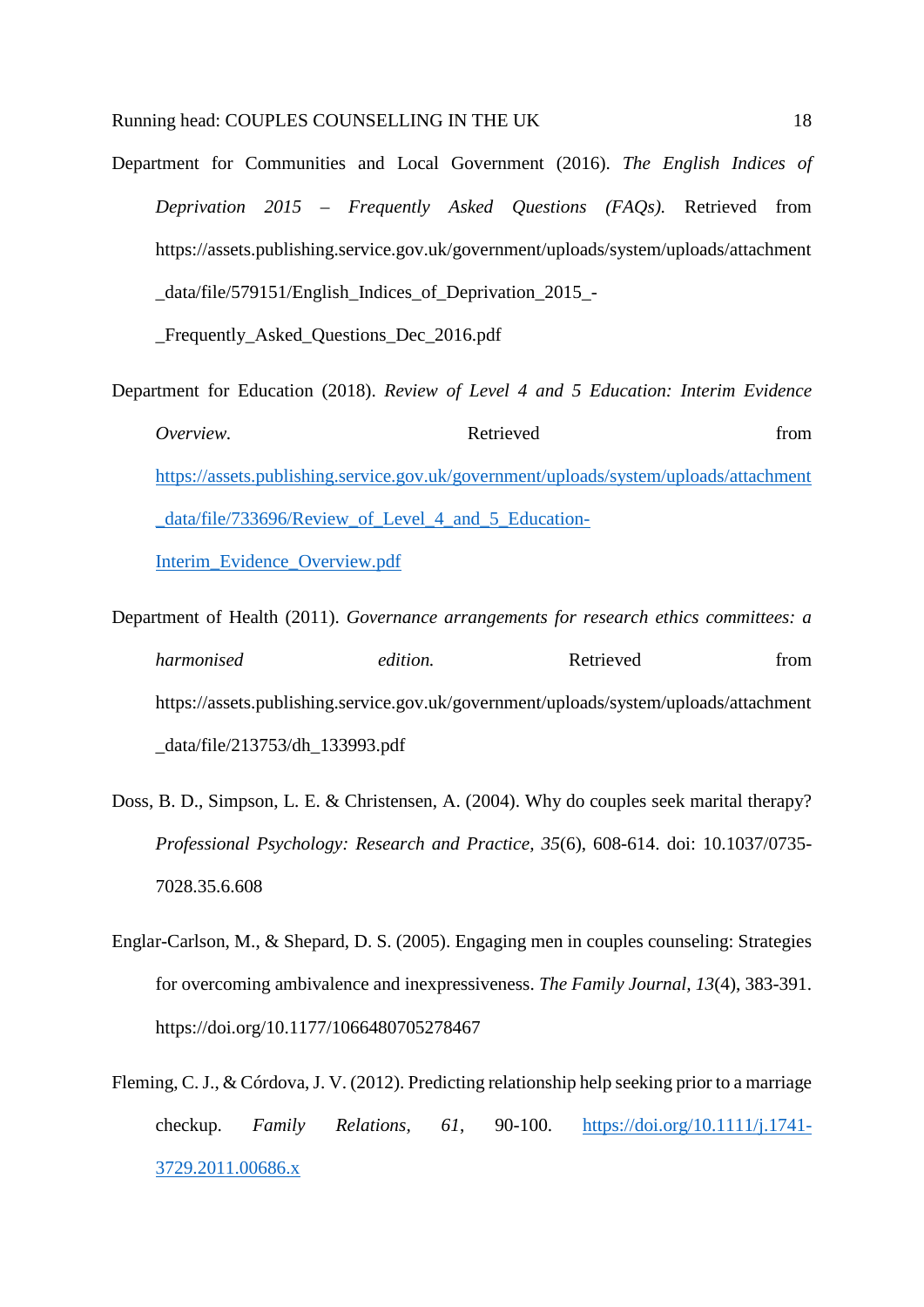- Griner, D., & Smith, T. (2006). Culturally adapted mental health intervention: A meta-analytic review. *Psychotherapy: Theory, Research, Practice, Training, 43*(4), 531-548. doi: 10.1037/0033-3204.43.4.531
- Harold, G. T., & Leve, L. D. (2012). Parents as partners: How the parental relationship affects children's psychological development. In A. Balfour, M. Morgan, & C. Vincent (Eds.), *The library of couple and family psychoanalysis. How couple relationships shape our world: Clinical practice, research, and policy perspectives* (pp. 25-55). London, England: Karnac Books.
- Hewison, D., Casey, P. & Mwamba, N. (2016). The effectiveness of couple therapy: clinical outcomes in a naturalistic United Kingdom setting. *Psychotherapy, 53*(4), 377-387. doi: 10.1037/pst0000098
- IBM Corp. Released 2016. IBM SPSS Statistics for Windows, Version 24.0. Armonk, NY: IBM Corp.
- Mackenzie, C. S., Pagura, J., & Sareen, J. (2010). Correlates of perceived need for and use of mental health services by older adults in the collaborative psychiatric epidemiology surveys. *The American Journal of Geriatric Psychiatry, 18*(12), 1103-1115. doi: 10.1097/JGP.0b013e3181dd1c06
- Miller, R. B., Yorgason, J. B., Sandberg, J. G. & White, M. B. (2003). Problems That Couples Bring To Therapy: A View Across the Family Life Cycle, *The American Journal of Family Therapy, 31*(5), 395-407. doi: 10.1080/01926180390223950
- Mojtabai, R., Stuart, E. A., Hwang, I., Eaton, W. W., Sampson, N., & Kessler, R. C. (2017). Long-term effects of mental disorders on marital outcomes in the National Comorbidity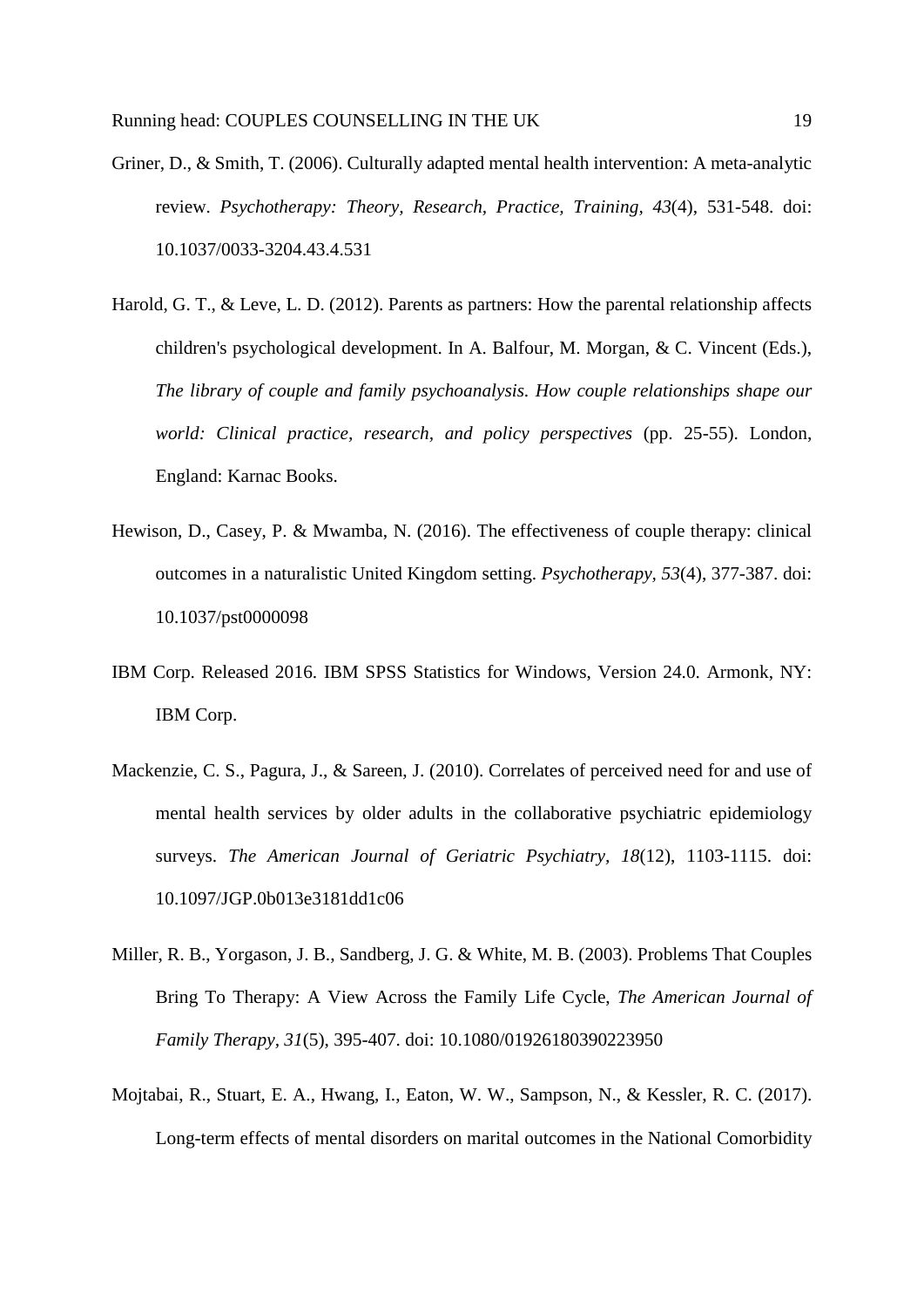Survey ten-year follow-up. *Social Psychiatry and Psychiatric Epidemiology,52*(10), 1217-1226. doi:10.1007/s00127-017-1373-1

- National Collaborating Centre for Mental Health (NCCMH). (2018). *The Improving Access to Psychological Therapies Manual*. Retrieved from: [https://www.england.nhs.uk/wp](https://www.england.nhs.uk/wp-content/uploads/2018/06/the-iapt-manual.pdf)[content/uploads/2018/06/the-iapt-manual.pdf](https://www.england.nhs.uk/wp-content/uploads/2018/06/the-iapt-manual.pdf)
- National Institute for Health and Care Excellence (NICE). (2009). Depression in adults: Recognition and management. Retrieved from: <https://www.nice.org.uk/guidance/cg90/chapter/1-guidance>
- NHS Digital (2018). *Psychological Therapies: Annual report on the use of IAPT services England, further analyses on 2016-17.* Retrieved from: <http://www.digital.nhs.uk/catalogue/PUB30232>
- ONS. (2013). 2011 Census: Key Statistics and Quick Statistics for Local Authorities in the United Kingdom. Retrieved from: [https://www.ons.gov.uk/peoplepopulationandcommunity/populationandmigration/popu](https://www.ons.gov.uk/peoplepopulationandcommunity/populationandmigration/populationestimates/bulletins/keystatisticsandquickstatisticsforlocalauthoritiesintheunitedkingdom/2013-10-11) [lationestimates/bulletins/keystatisticsandquickstatisticsforlocalauthoritiesintheunitedkin](https://www.ons.gov.uk/peoplepopulationandcommunity/populationandmigration/populationestimates/bulletins/keystatisticsandquickstatisticsforlocalauthoritiesintheunitedkingdom/2013-10-11) [gdom/2013-10-11](https://www.ons.gov.uk/peoplepopulationandcommunity/populationandmigration/populationestimates/bulletins/keystatisticsandquickstatisticsforlocalauthoritiesintheunitedkingdom/2013-10-11)
- ONS. (2017). Sexual Identity, UK. Retrieved from: https://www.ons.gov.uk/peoplepopulationandcommunity/culturalidentity/sexuality/bull etins/sexualidentityuk/2016
- ONS. (2018). Overview of the UK population: November 2018. Retrieved from [https://www.ons.gov.uk/peoplepopulationandcommunity/populationandmigration/popu](https://www.ons.gov.uk/peoplepopulationandcommunity/populationandmigration/populationestimates/articles/overviewoftheukpopulation/november2018) [lationestimates/articles/overviewoftheukpopulation/november2018](https://www.ons.gov.uk/peoplepopulationandcommunity/populationandmigration/populationestimates/articles/overviewoftheukpopulation/november2018)